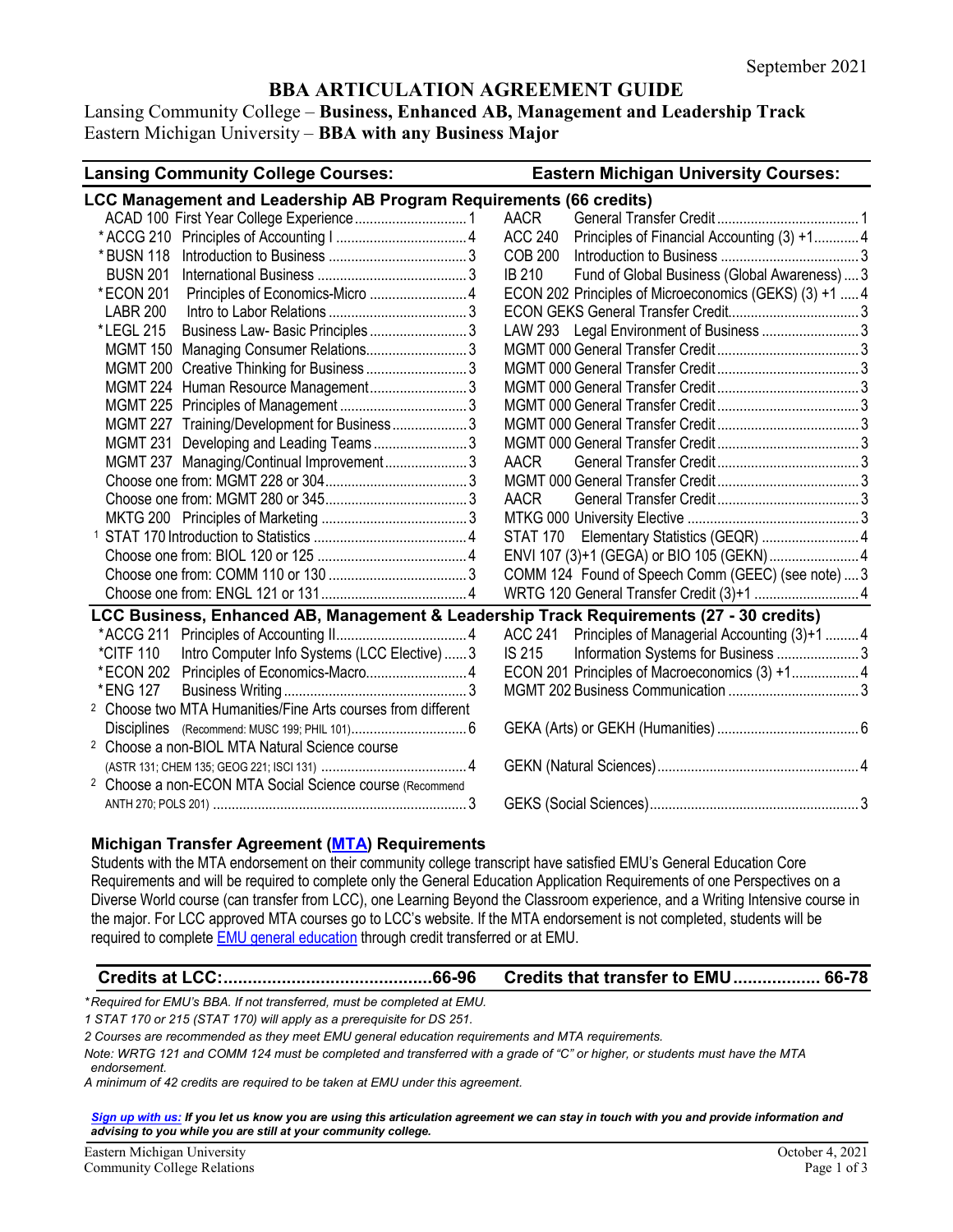# **BBA ARTICULATION AGREEMENT GUIDE**

Lansing Community College – **Business, Enhanced AB, Management and Leadership Track** Eastern Michigan University – **BBA with any Business Major**

## **Completion of EMU's BBA Program**

| <b>Major Requirements</b> |  |                                                    | $(42-60 \text{ credits})$ |
|---------------------------|--|----------------------------------------------------|---------------------------|
|                           |  | <b>Business Core (18 credits)</b>                  |                           |
|                           |  |                                                    |                           |
|                           |  |                                                    |                           |
|                           |  | MGMT 386 Organizational Behavior & Theory3         |                           |
|                           |  |                                                    |                           |
|                           |  |                                                    |                           |
|                           |  | OM 374 Introduction to Production/Operations Mgmt3 |                           |
|                           |  |                                                    |                           |

#### **Discipline Requirements (24-33 credits)**

Students may complete discipline requirements in any of the following areas:

accounting, accounting information systems, computer information systems, economics, entrepreneurship, general business, marketing, management, finance, supply chain management, international business (additional credits required, se[e catalog](file://emufiles/common/Academic_Affairs/aps-comm-college-relations/Articulation%20Agreement%20Renewals%202021%20and%20later/BBA/catalog.emich.edu) for options)

### **Writing Intensive Requirement**

Each student must complete a writing intensive course as part of the major. Consult your advisor for course options.

## **LBC Requirement**

One Learning Beyond the Classroom (LBC) course or noncredit experience must be completed at EMU. Consult College of Business advisor for options.

*\*The minimum credits required to graduate is 120 (beginning Fall 2022) but the total will vary depending on the business discipline completed at EMU and the program completed at LCC. If enough credits are not transferred, additional credits will need to be completed at EMU to satisfy the minimum required for graduation.*

#### **Sample Sequence for completing the program:**

*Students following this agreement have the option of selecting any of the following disciplines to complete the BBA: accounting, computer information systems, economics, entrepreneurship, general business, marketing, management, finance, or supply chain management. The recommended course sequence for each discipline can be obtained from the COB Advising Center.* 

| <b>First Semester</b>                     | 12-15 credits        |
|-------------------------------------------|----------------------|
|                                           |                      |
|                                           |                      |
| Discipline Requirements or Electives  6-9 |                      |
| <b>Second Semester</b>                    | <b>12-15 credits</b> |
| Discipline Requirements or Electives  6-9 |                      |
| <b>Third Semester</b>                     | 12-14 credits        |
| <b>Fourth Semester</b>                    | 6-14 credits         |